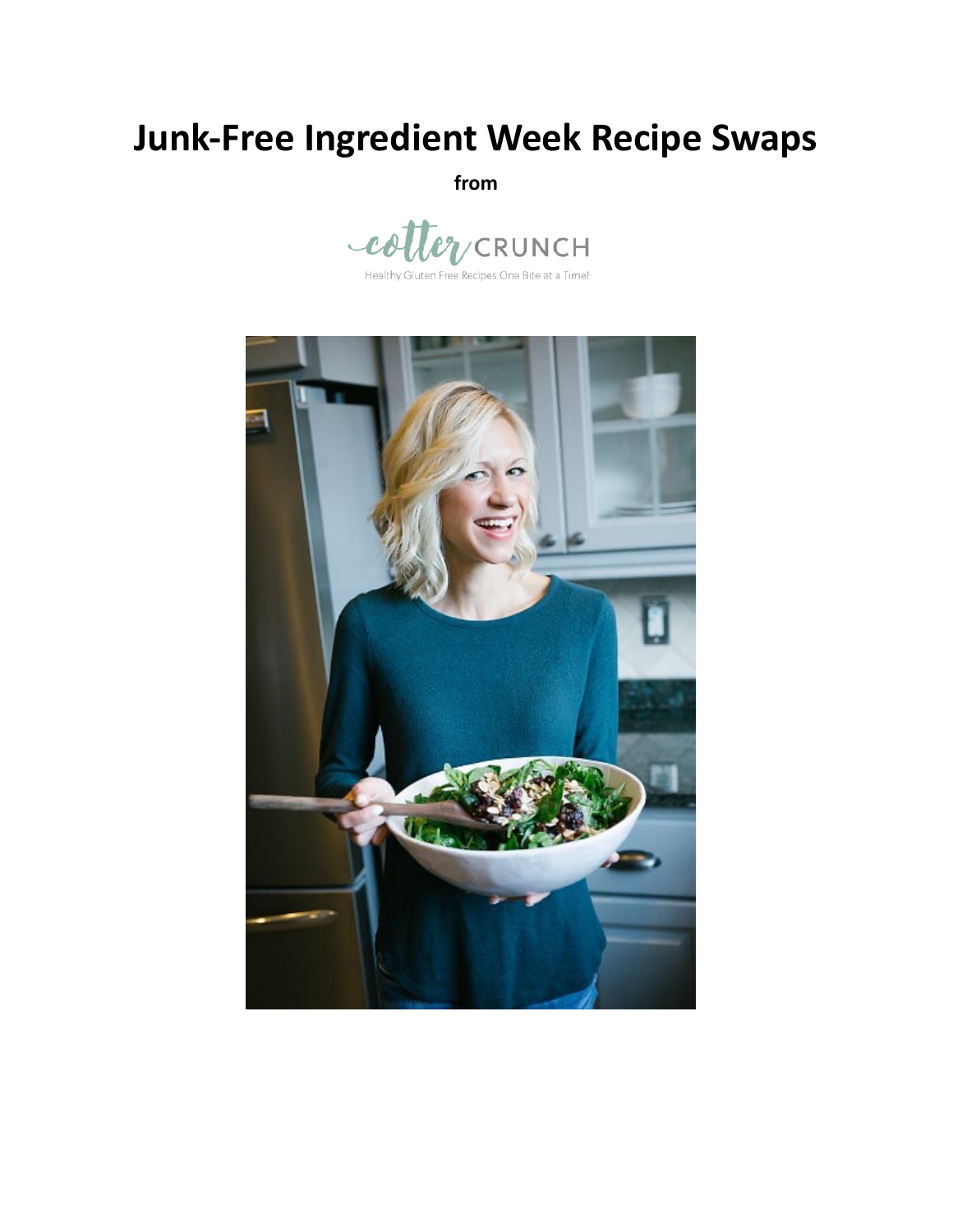$©$  Cotter Crunch All images & content are copyright protected. Please do not use any text or images without prior permission. **X Instead of buying CHIPS, you can try these:**

# bbq baked rutabaga chips

*Prep Time:* 10 minutes *Cook Time:* 30 minutes *Total Time:* 40 minutes *Yield:* 4 servings

#### **DESCRIPTION**

Easy BBQ Baked Rutabaga Chips. Healthy, paleo/vegan friendly.

#### **INGREDIENTS**

- 2 large rutabagas or 3 small to medium (about the size of a fist)
- 1–1.5 tbsp olive oil or avocado oil. For crispier chips, use a coconut oil or avocado cooking spray
- 1 tbsp BBQ Spice Seasoning of choice (check ingredients for hidden sugars/gluten)
- Dash of sea salt and black pepper
- Optional 1/8 ot 1/4 tsp garlic or onion powder
- Fresh cilantro and lemon/lime wedges to serve
- optional toppings Red pepper flakes. Grated hard cheese (omit for paleo/vegan)
- Dipping sauce options: Paleo ranch dressing, tomato sauce, spicy ketchup, aoili

- 1. Preheat oven to 450F. Wash and Cut rutabagas into fine slices. A mandolin slices works best to cut into about 1/4 to 1/2 in thick or slices. The thinner the slices, the faster they will bake.
- 2. In a small bowl or ziplock bag, place all your spices and oils.
- 3. Carefully coat your rutabaga chips in the bowl with oil and spices or in the bag.
- 4. Lay them flat on a cookie sheet and spread evenly. Place in oven.
- 5. If your chips are very thin, be sure to check on them often so they don't burn. Bake for 25 minutes, turning them half way.
- 6. After 25 minutes, reduce to 350F and cook for an additional 5-10 minutes until crispy. Cover if they start to burn on edges.
- 7. Bake longer or shorter for texture to be more or less crispy.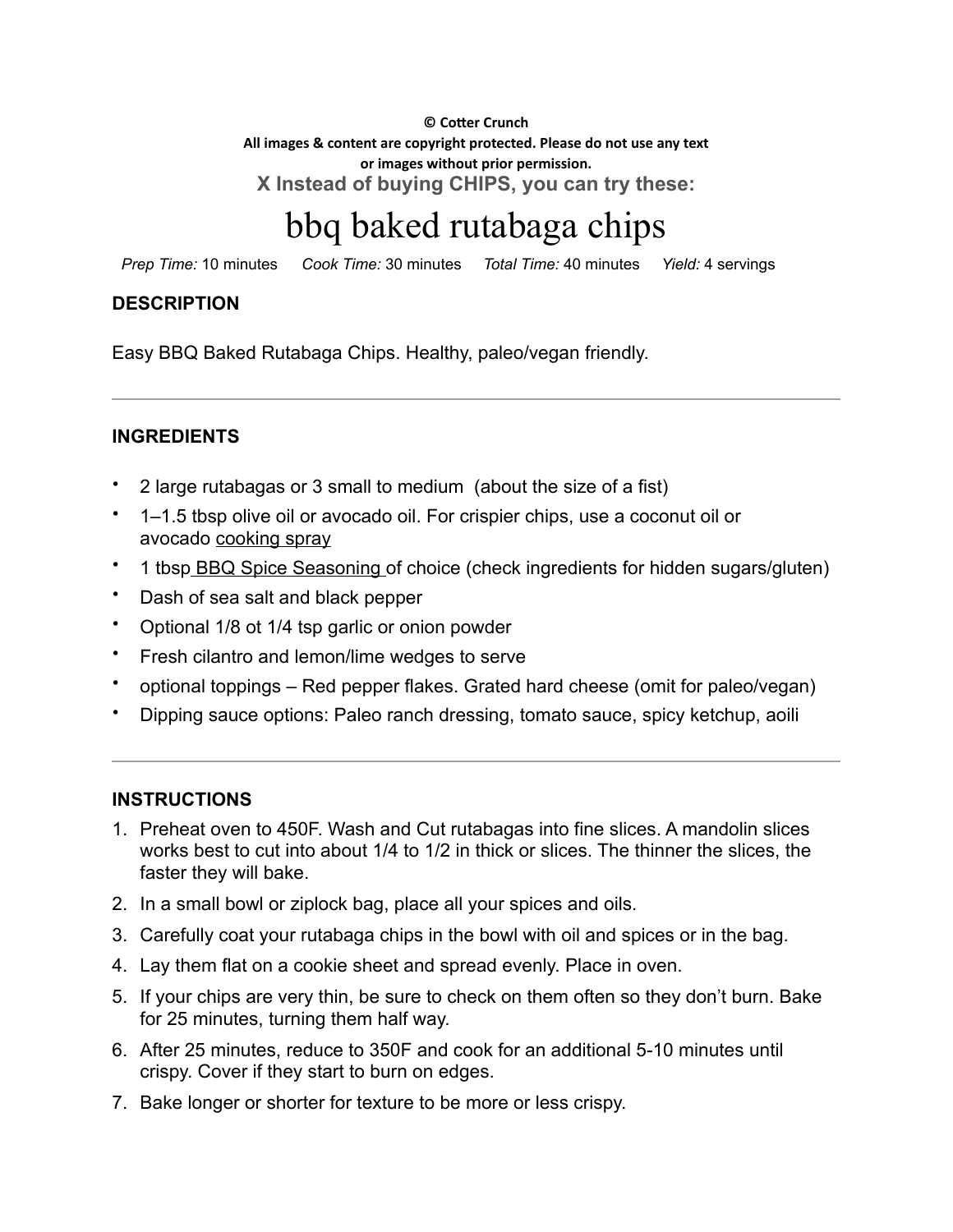- 8. Remove for oven and let cool.
- 9. Transfer to bowl or plate. Season with extra red pepper flakes or smoked sea salt if desired.

Sodium level depends on what type/brand of seasoning used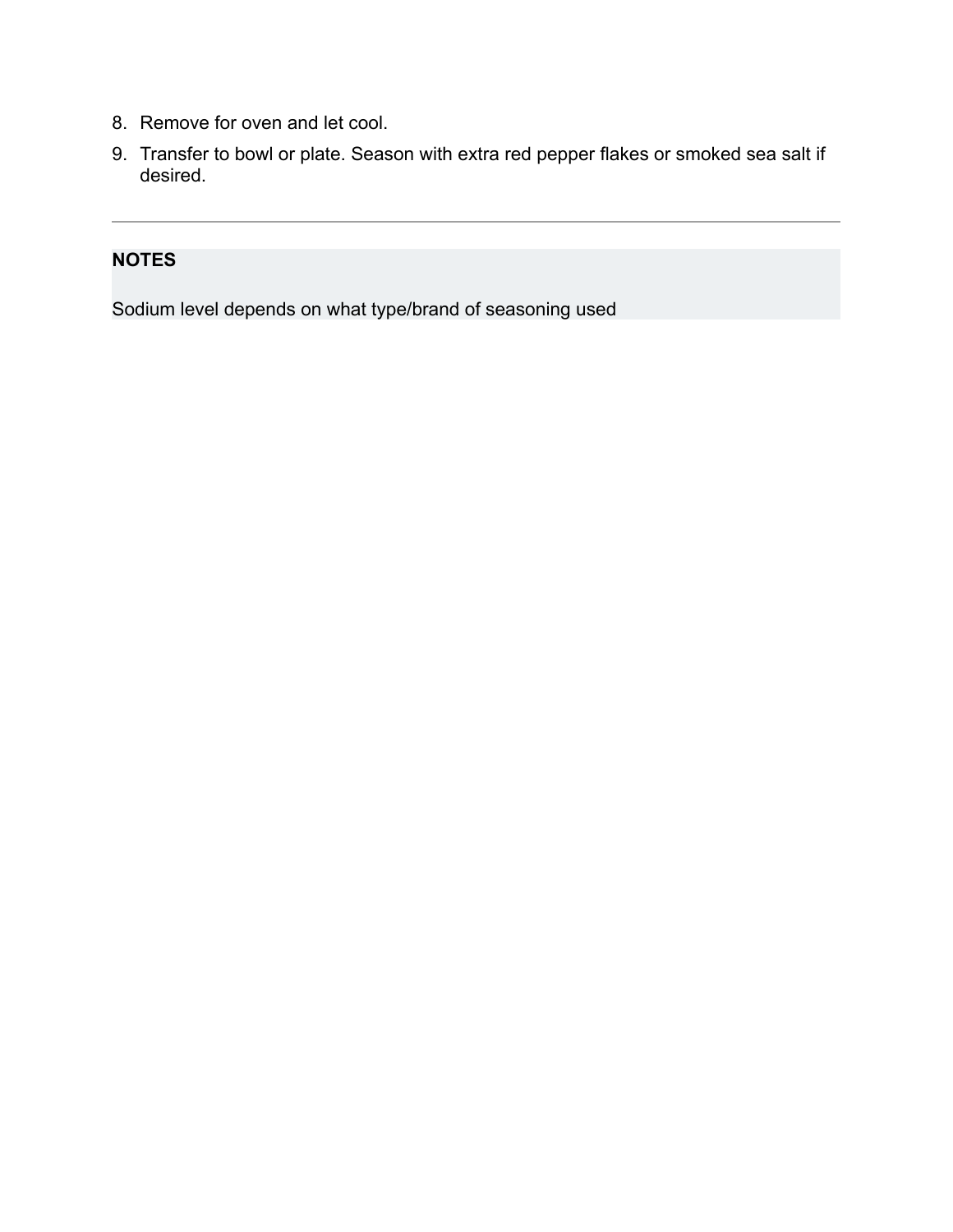# stone baked tortilla chips with avocado cranberry salsa

*Prep Time:* 10 minutes *Cook Time:* 15 minutes *Total Time:* 25 minutes *Yield:* 8 to 10 servings

#### **DESCRIPTION**

Avocado cranberry salsa is a delicious snack on its own, but it's best served with stone baked tortilla chips! These gluten free, vegan friendly holiday appetizers or snacks are SO easy to make!

#### **INGREDIENTS**

#### *HOMEMADE STONE BAKED TORTILLA CHIPS*

- 12–14 street taco size tacos (gluten free or grain free tortillas) (check ingredients for unhealthy additives) See notes for substitutes.
- 1 tbsp Avocado or olive oil
- Lime (juice)
- Sea salt
- Optional pinch of cumin

#### *CRANBERRY AVOCADO FRUIT SALSA*

- 2 small avocados or 1.5 cups diced
- 2 tbsp lime juice
- 2 cups clementines or tangerines, peeled and diced or quartered
- 2/3 cup fresh cranberries (other berries may be used)
- 1 green onion, stem removed
- 1 small bunch cilantro or 1/2 cup chopped, stems removed
- Pinch of paprika or chili powder
- Kosher salt and black pepper
- 1–2 tbsp agave or honey (adjust to your taste)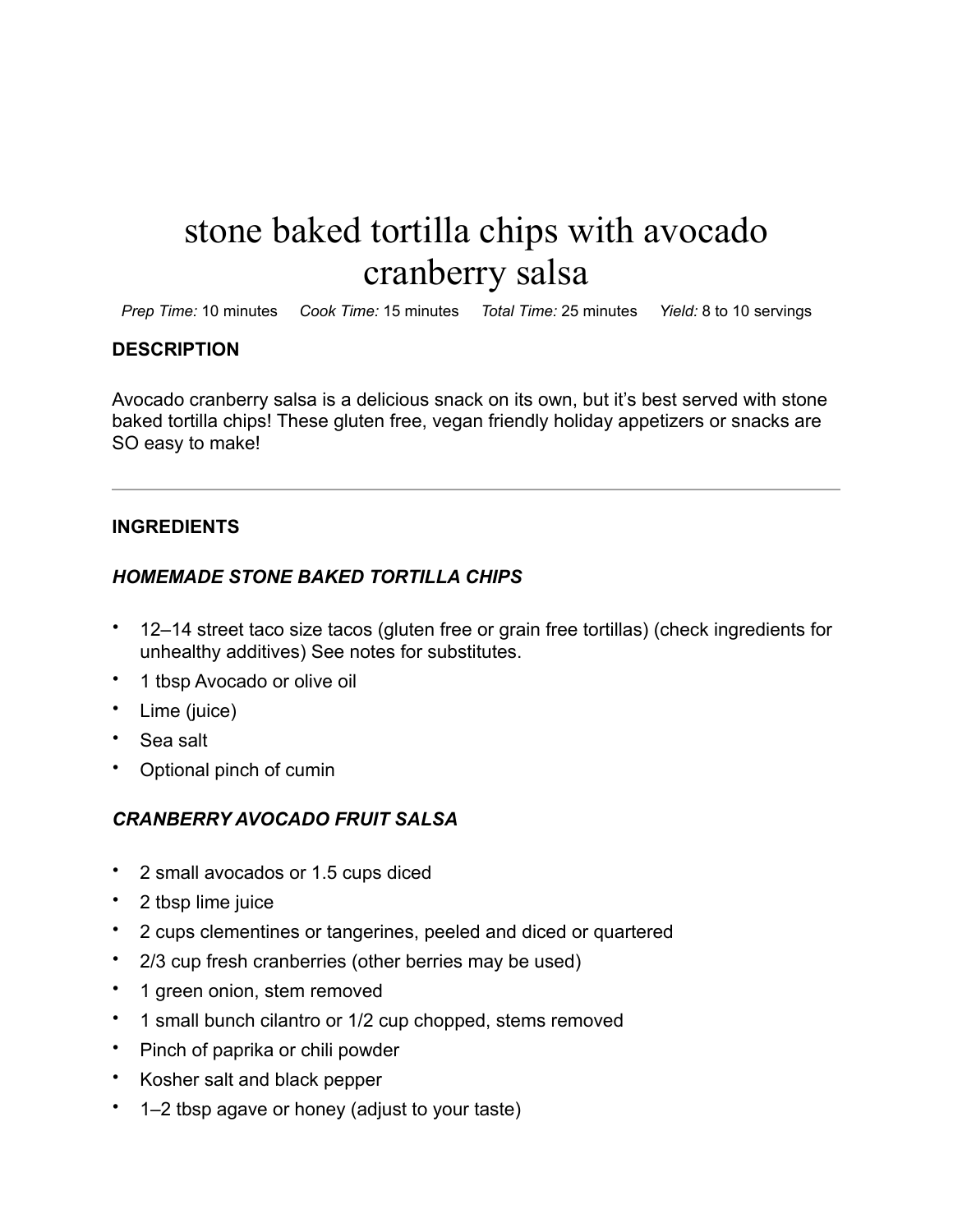• 1 jalapeño or Serrano pepper, seeded and sliced (adjust to spice level you desire)

### **INSTRUCTIONS**

- 1. Preheat oven to 350 degrees F (175 degrees C).
- 2. Cut each tortilla into 4 chip-sized wedges. I do this using a pizza slicer. If you are using larger than 4-inch tortillas, slice into 8 chip-size wedges. Arrange the wedges in a single layer on the baking stone.
- 3. Coat the chips with coconut or olive oil cooking spray. Brush a little bit of lime juice on top. Sprinkle with sea salt and paprika.
- 4. Bake at 350 for 7 to 8 minutes. Turn wedges over and sprinkle extra salt/seasoning evenly over wedges. Bake an additional  $\overline{7}$  to 8 minutes, or until lightly browned. Cool completely.
- 5. To prepare salsa, combine avocado and juice in a medium bowl; toss gently to coat. Add clementine sections and remaining 6 ingredients into KitchenAid 7 Cup Food Processor. Select and push pulse button until finely diced mixture is made and herbs/onion are diced.
- 6. Place into a bowl with avocado and lime and toss gently to combine. Serve salsa with chips.

Yield: 8-10 servings (serving size: 8 chips and 1/4 cup salsa)

7.

### **NOTES**

Don't have tangerine or cranberry? Don't worry, any orange or berry will work!

12-14 street tacos are equivalents to 6-8 regular tortillas.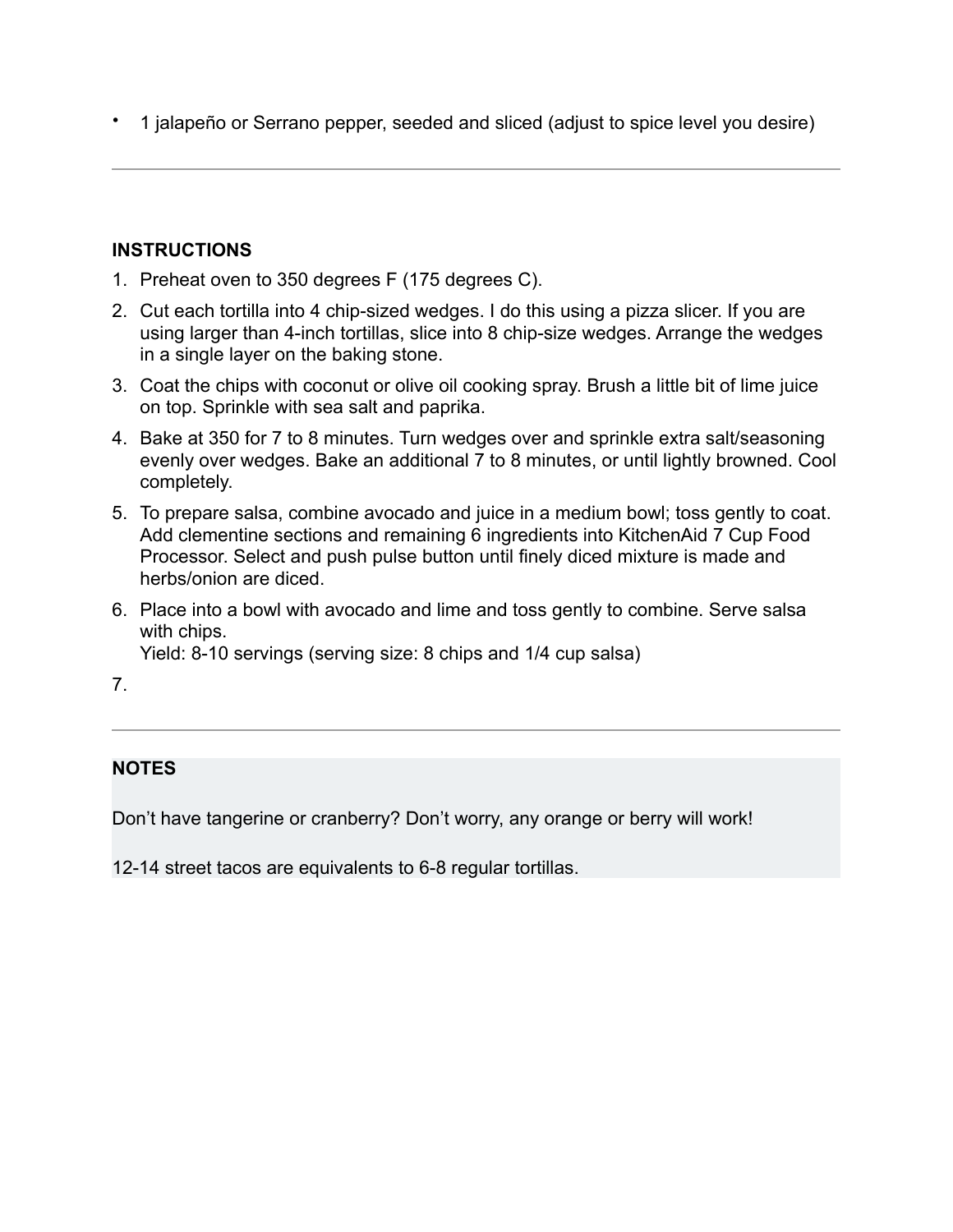# multiseed homemade healthy crackers

*Prep Time:* 15 minutes *Cook Time:* 40 minutes *Total Time:* 55 minutes *Yield:* 15 large or 30 small crackers

#### **DESCRIPTION**

These healthy crackers will become your new favorite snack! With no flour or dairy products, this recipe makes a wholesome delicious snack that's Paleo, grain free, and vegan!

#### **INGREDIENTS**

- $\cdot$  1/3 cup Flax seeds whole, raw  $+$  2 tbsp flax meal
- 1/2 cup Chia seeds whole
- 1/2 cup Sunflower seeds raw
- 1/2 cup Pumpkin seeds raw
- Optional sesame seeds to garnish
- 1 teaspoon sea salt
- 1 tsp dried herbs
- Additional seasonings of choice. such as black pepper, chili, onion powder or garlic powder
- *2 tbsp* Nutritional yeast for cheese flavor (*Optional*)
- 1 cup water

- 1. Preheat the oven to 350°F. Line a sheet pan with parchment paper and set aside.
- 2. In a large bowl, mix all the ingredients together plus seasonings. Mix together. Pour the water over the seed/seasoning mixture. Let sit 10 minutes to allow the flax meal and chia seeds to thicken, like a gel.
- 3. Once the seeds have thickened, use a rubber spatula or spoon to spread the mixture in an even layer onto the pan. Around 1/4 inch thick or less.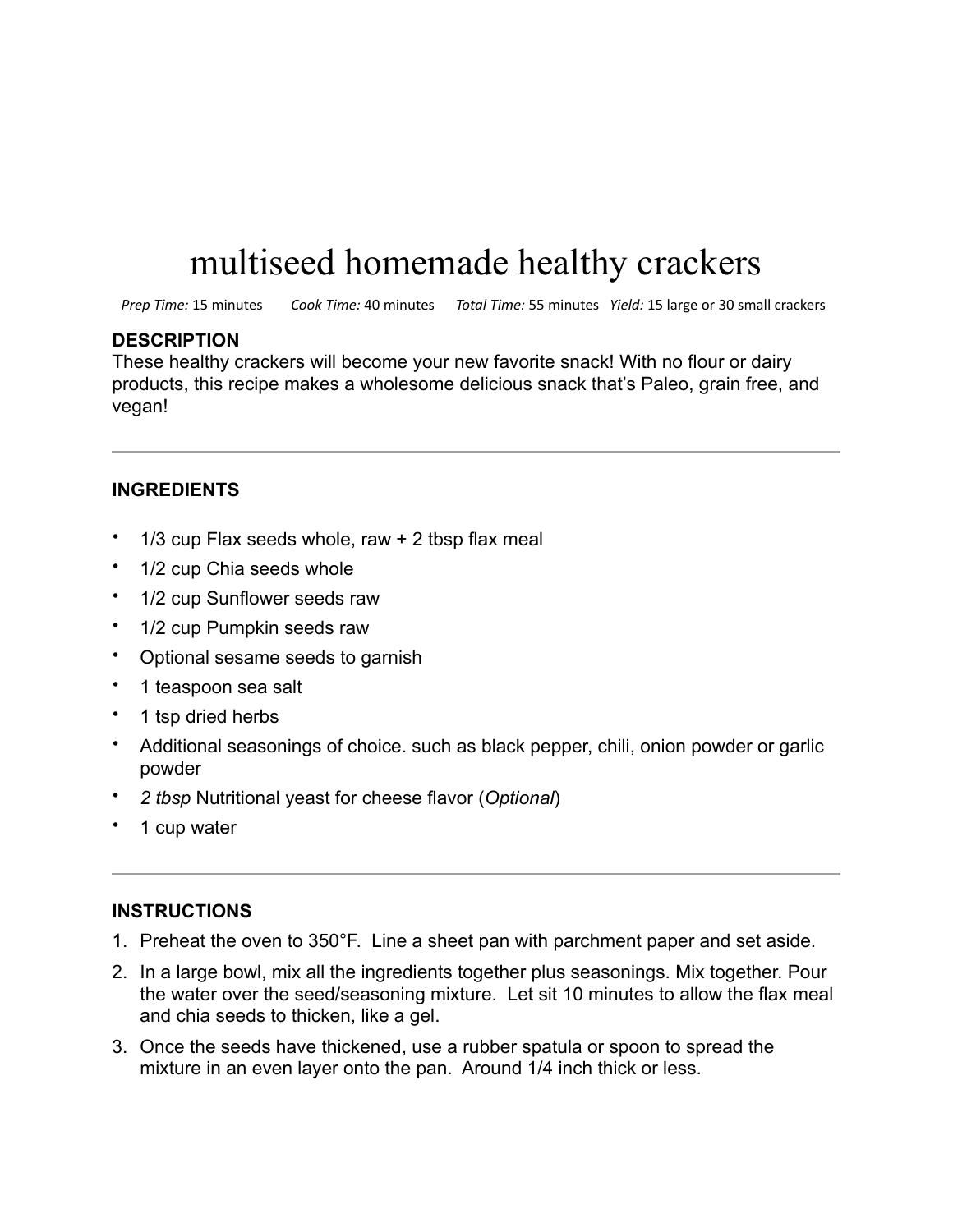- 4. Bake for 25-30 minutes. Remove from oven and slice into squares with knife or pizza wheel.
- 5. Flip the crackers over and put them back in the oven for an additional 15-20 minutes, or until golden brown and crispy. Oven times may vary based on your oven.
- 6. Let cool then enjoy or store in an airtight container or ziplock bag for 7-10 days.

**X** Instead of buying store-bought DRESSING, try:

## vegan green goddess dressing recipe

*Prep Time:* 5 minutes *Total Time:* 5 minutes *Yield:* 3/4 cup to 1 cup total

#### **DESCRIPTION**

Vegan Green Goddess Dressing Recipe {Paleo Friendly}

#### **INGREDIENTS**

- 1/3 cup tahini (or creamy almond butter)
- 1 to 2 tbsp chopped parsley
- $1/2$  + cup chopped green onion (or  $1/2$  c chopped red onion)
- 1 tbsp sesame seed
- 2 tbsp tamari sauce (Use Coconut aminos for Whole 30 compliant)
- 2 tbsp apple cider vinegar
- 2 tbsp lemon juice (1/2 a lemon squeezed)
- 1/4 to 1/2 tsp sea salt and black pepper each (to taste)
- 1 tsp minced garlic or 2 garlic cloves
- 1/3 cup coconut milk or almond milk (see notes for this)
- 1/4 cup olive oil or avocado oil
- **Thinner consistency option** to make thinner dressing add in 2 tbsp water or a bit more oil.
- **Thicker option** For EXTRA thick add in 1/3 of ripe avocado.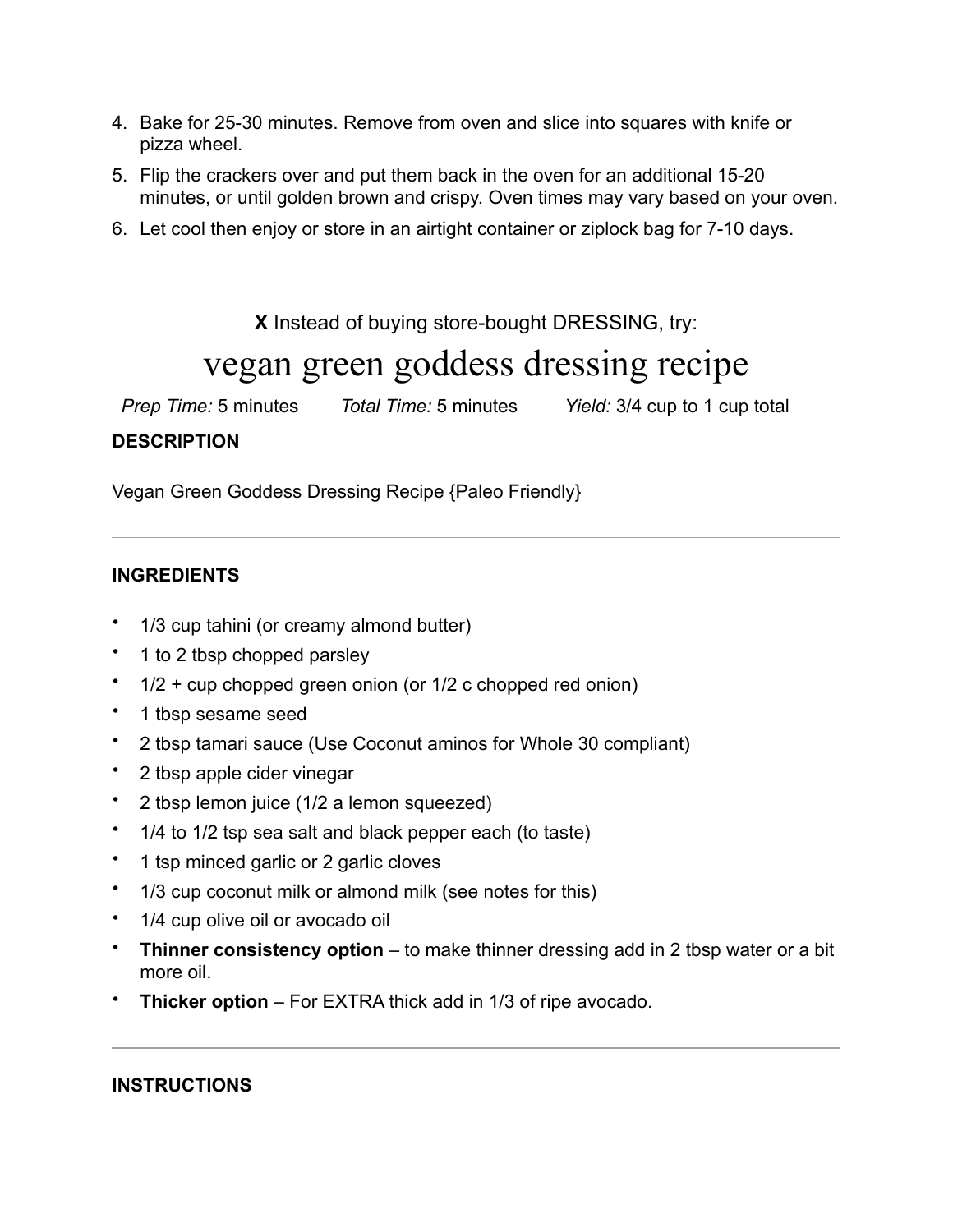- 1. Be sure to chop all your veggies first. Measure them out.
- 2. Place everything but the oil in a food processor. Pulse or thin out. Then keep the food processor running and add in your oil slowly. Add more onion or salt at the end if desired.
- 3. notes for dressing it's best to use a coconut drinking milk or almond milk so it doesn't thicken to much in the fridge. But if you use coconut milk from a can, it still tastes great, just thickens in the fridge.
- 4. You would need to mix it up or add water or oil to thin it out. Thicker option -> For EXTRA thick add in 1/3 of ripe avocado.
- 5. This makes anywhere from 2/3 to 1 cup.

#### **Nutrition Notes**

Calories per 2 tbsp are around 115 calories if you use almond milk.

**Notes** for dressing it's best to use a coconut drinking milk or almond milk so it doesn't thicken to much in the fridge. But if you use coconut milk from a can, it still tastes great, just thickens in the fridge. You would need to mix it up or add water or oil to thin it out.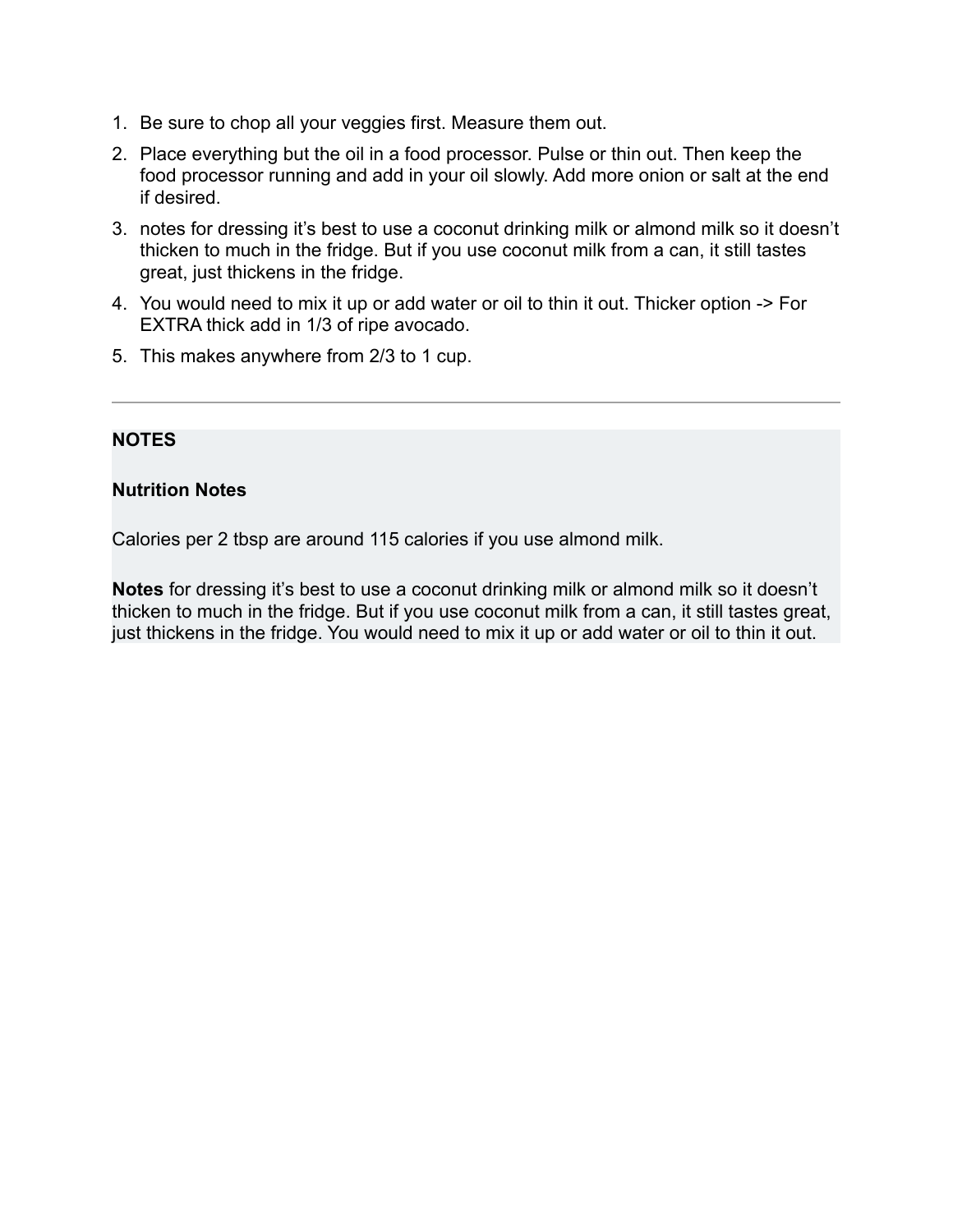## homemade vegan ranch dressing & snack platter

*Prep Time:* 5 minutes *Total Time:* 10 minutes *Yield:* 11

#### **DESCRIPTION**

Quick Homemade Vegan ranch dressing (aka "Rancher's Dressing") is a tasty dressing that can be slathered on salad, served as a veggie dip, or dunked in your favorite spicy foods. Vegan and paleo, this creamy dairy-free ranch dressing is made from blended cashews, nut milk, herbs, and oil.

Adapted from Eat Dairy Free Cookbook

#### **INGREDIENTS**

- 1/3 cup cashews (raw or dry roasted)
- ¾ cup unsweetened plain dairy-free milk beverage, plus additional as needed (I used almond milk)
- ½ cup olive oil, avocado oil, or grapeseed oil
- 4 teaspoons lemon juice
- 2 teaspoons apple cider vinegar
- Optional 1 teaspoon maple syrup or honey if not vegan (can substitute agave nectar) – **Omit for Whole 30 option**
- 1 teaspoon sea salt
- $\frac{1}{2}$  teaspoon ground mustard
- 1/2 teaspoon onion powder
- $\frac{1}{4}$  to  $\frac{1}{2}$  teaspoon garlic powder
- $\frac{1}{4}$  teaspoon black pepper
- 2 teaspoons dried parsley or 1/4 cup chopped fresh parsley (I used fresh)

#### **For the platter:**

- Vegetables of choice, sliced. Ex: Carrots, celery, broccoli, grape tomatoes, etc.
- Herbs and lemon slices to garnish
- Optional gluten free or paleo friendly crackers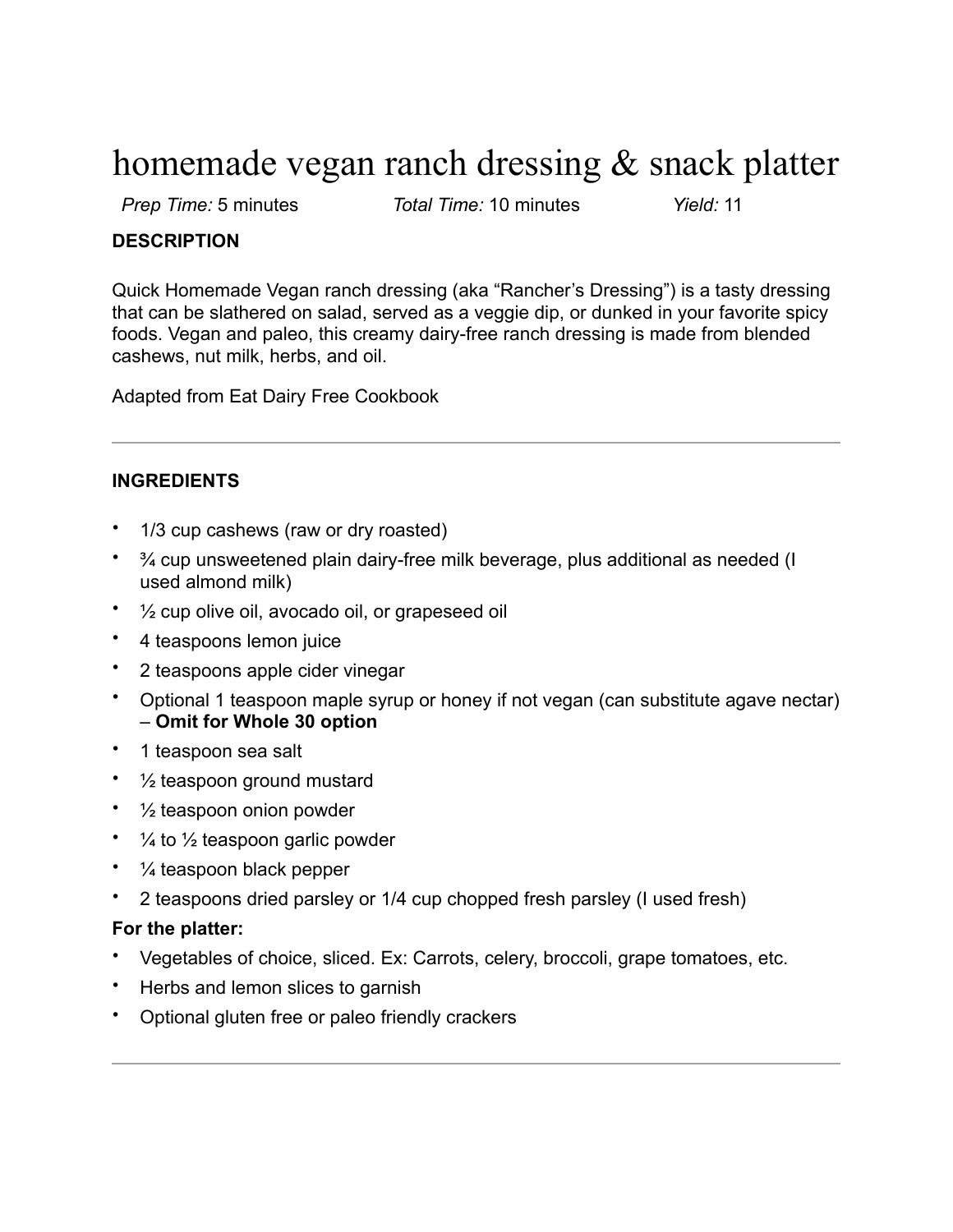#### **INSTRUCTIONS**

1. Put the cashews in your spice grinder or small food processor and whiz until powdered, about 30 to 60 seconds.

2. Put the cashew powder, milk beverage, oil, lemon juice, vinegar, honey or maple syrup, salt, mustard, onion powder, garlic powder, and pepper in your blender and blend for 2 minutes. It should emulsify and thicken slightly. Stir in the parsley.

3. Pour the dressing into an airtight bottle or container, cover, and refrigerator for at least 30 minutes to thicken and let the flavors develop.

4. Store in the refrigerator for up to 1 week. Shake or whisk the dressing before each use. Makes 1 1/2 cups.

#### **Arrange your snack platter:**

Place 1/2 cup to 2/3 cup of vegan ranch in a small bowl. Place on large serving plate and then add fresh vegetables and/or crackers around it.

Garnish with lemon slices and herbs. Cracked pepper on top of ranch if desired.

#### **See notes for Nut Free option.**

#### **NOTES**

#### **Nut-Free Option:**

Substitute sunflower seeds for the cashews. The seeds have a more pronounced flavor and produce a thinner result but still make for a delightful dressing.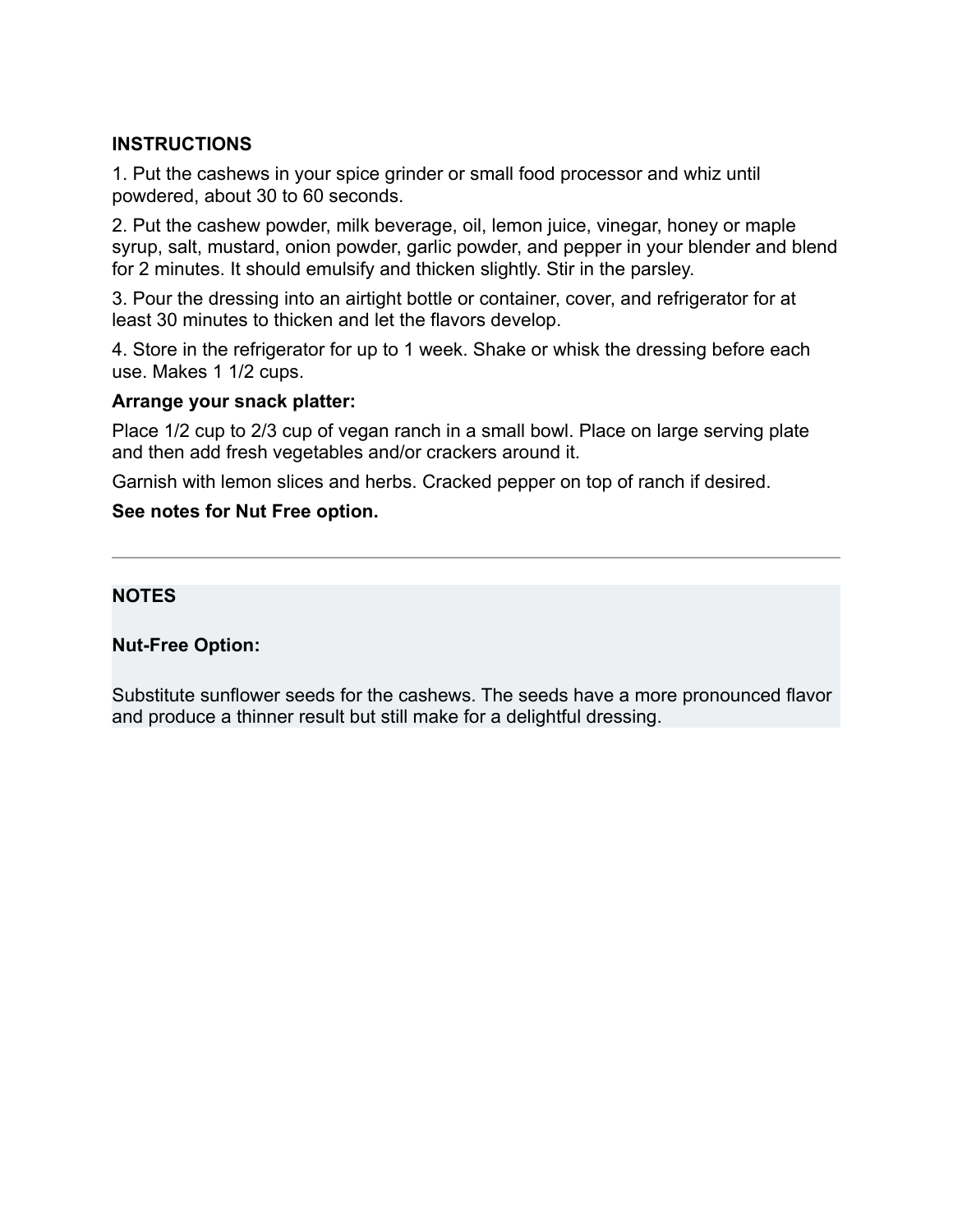### **X Instead of CORN SYRUP or REFINED SUGAR, try:**

## how to make date paste

*Prep Time:* 2 hours 5 minutes *Cook Time:* 0 minutes *Total Time:* 2 hours 5 minutes *Yield:* 1.5 to 2 cups (about 28-32 tbsp)

#### **DESCRIPTION**

Date paste is a delicious, all-natural sweetener made from nature's candy – DATES. It's whole30 approved, vegan and a paleo-friendly sugar substitute.

#### **INGREDIENTS**

- 12 ounces (12–16 Medjool dates), pitted
- 1–2 cups purified water (enough to cover dates)

#### **INSTRUCTIONS**

- 1. Place dates in large bowl and cover completely with purified water. Soak dates for 2 hours or up to 2 days in fridge. **For a quicker version you can use 1 cup boiling hot water.**
- 2. Once dates are softened, place dates and soaking water into high powered blender or food processor. **NOTE** – If you'd like the paste thicker, discard a few tbsp of the water.
- 3. Process until very smooth, scraping down the sides as needed. The thinner the paste, the less sweet it is. To use it as a sugar substitute. I recommend smoothing it out similar to the texture of applesauce so it substitutes well in baking and in marinades. That being said, you can keep the date paste thick for sticky marinades and sauces.
- 4. Store the date paste in an airtight container in the fridge for up to 4 weeks or freeze for up to a year. I store mine in glass container and use it when needed.

#### **NOTES**

- See blog post for recipe tips and substitutions!
- 2/3 c date paste is about equal to 1/2 maple syrup or honey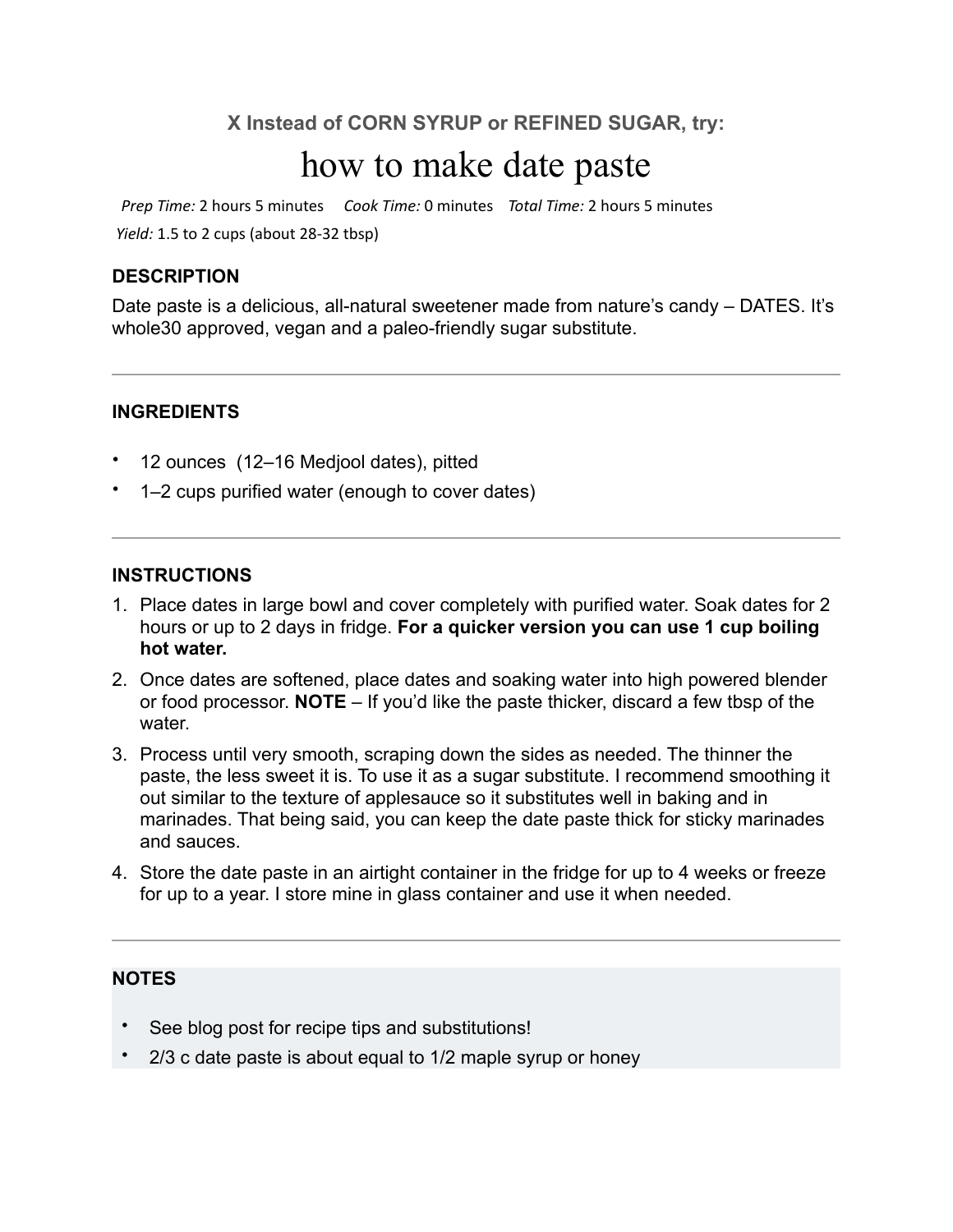**X Instead of store-bought BREAD, you can make these:**

# cinnamon almond flour bread {paleo}

*Prep Time:* 10 minutes *Cook Time:* 30 minutes *Total Time:* 40 minutes *Yield:* 8 

#### **DESCRIPTION**

This delicious cinnamon almond flour bread is a versatile low carb, gluten free and paleo bread recipe the whole family loves! Simple ingredients, nourishing, soft and delicious.

#### **INGREDIENTS**

- 2 cups fine blanched almond flour (I use Bob's Red Mill)
- 2 tbsp coconut flour
- 1/2 tsp sea salt
- 1 tsp baking soda
- 1/4 cup Flax seed meal or chia meal (ground chia or flaxseed, see notes for how to make your own)
- 5 Eggs and 1 egg white whisked

#### together

- 1.5 tsp Apple cider vinegar or lemon juice
- 2 tbsp maple syrup or honey
- 2–3 tbsp of clarified butter (melted) or Coconut oil; divided.
- 1 tbsp cinnamon plus extra for topping
- Optional chia seed to sprinkle of top before baking

- 1. Preheat oven to 350F. Line an 8×4 bread pan with parchment paper at the bottom and grease the sides.
- 2. In a large bowl, mix together your almond flour, coconut flour, salt, baking soda, flaxseed meal or chia meal, and 1/2 tablespoon of cinnamon.
- 3. In another small bowl, whisk together your eggs and egg white. Then add in your maple syrup (or honey), apple cider vinegar, and melted butter (1.5 to 2 tbsp).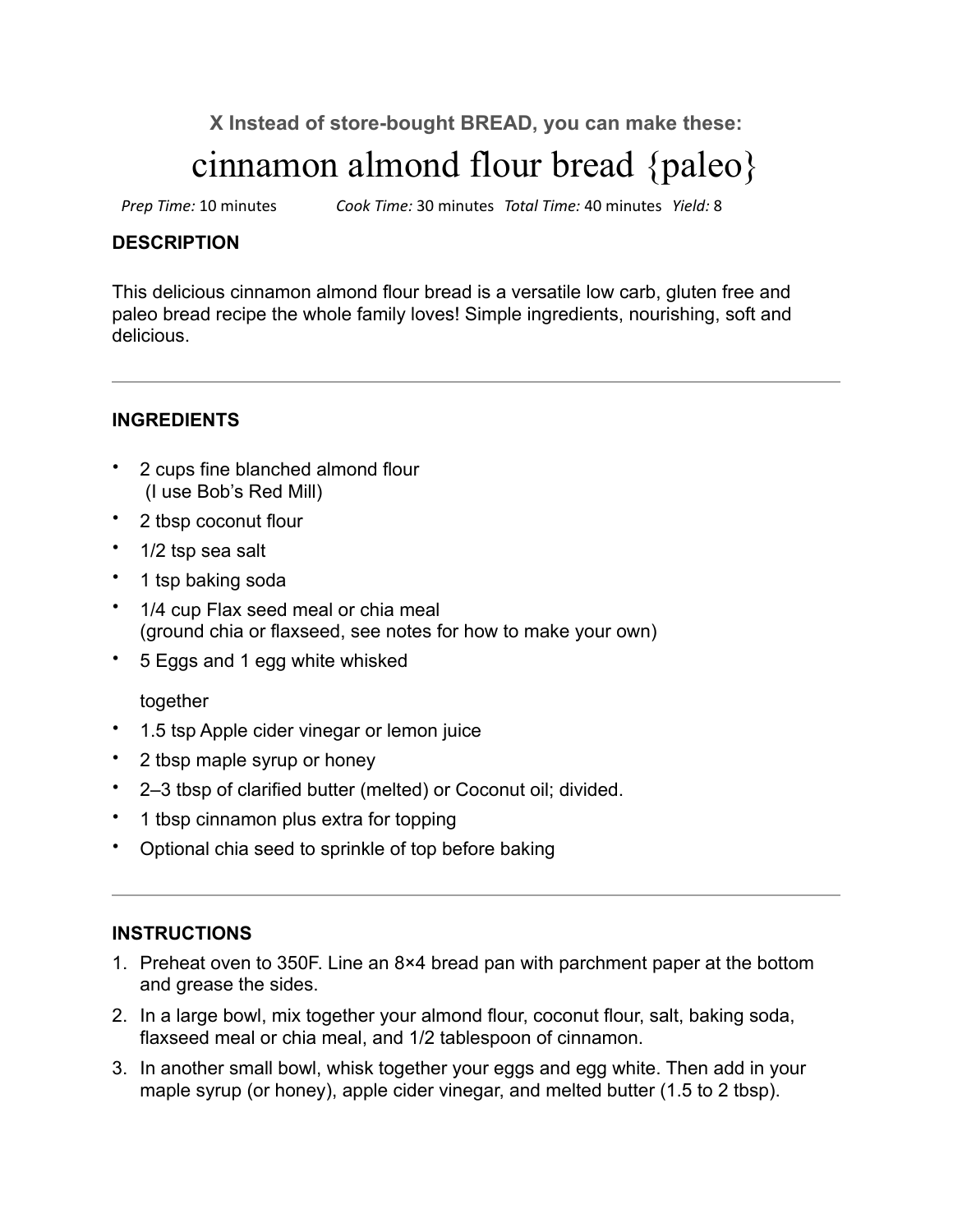- 4. Mix wet ingredients into dry. Be sure to remove any clumps that might have occurred from the almond flour or coconut flour.
- 5. Pour batter into a your greased loaf pan.
- 6. Bake at 350º for 30-35 minutes, until a toothpick inserted into center of loaf comes out clean. Mine too around 35 minutes but I am at altitude. Remove from and oven.
- 7. Next, whisk together the other 1 to 2 tbsp of melted butter (or oil) and mix it with 1/2 tbsp of cinnamon. Brush this on top of your cinnamon almond flour bread.
- 8. Cool and serve or store for later.

- For storage, it's best to keep wrapped in foil or ziplock in fridge. The bread freezes well for meal prep.
- If you you use a larger pan, the loaf slices will be less fluffy but equally delicious.
- To make the flaxseed or chia meal, simply place the the flaxseeds or chia seeds in a coffee grinder and grind until a fine meal is formed.
- Recipe adapted from one of my favorite blogs Elana's Pantry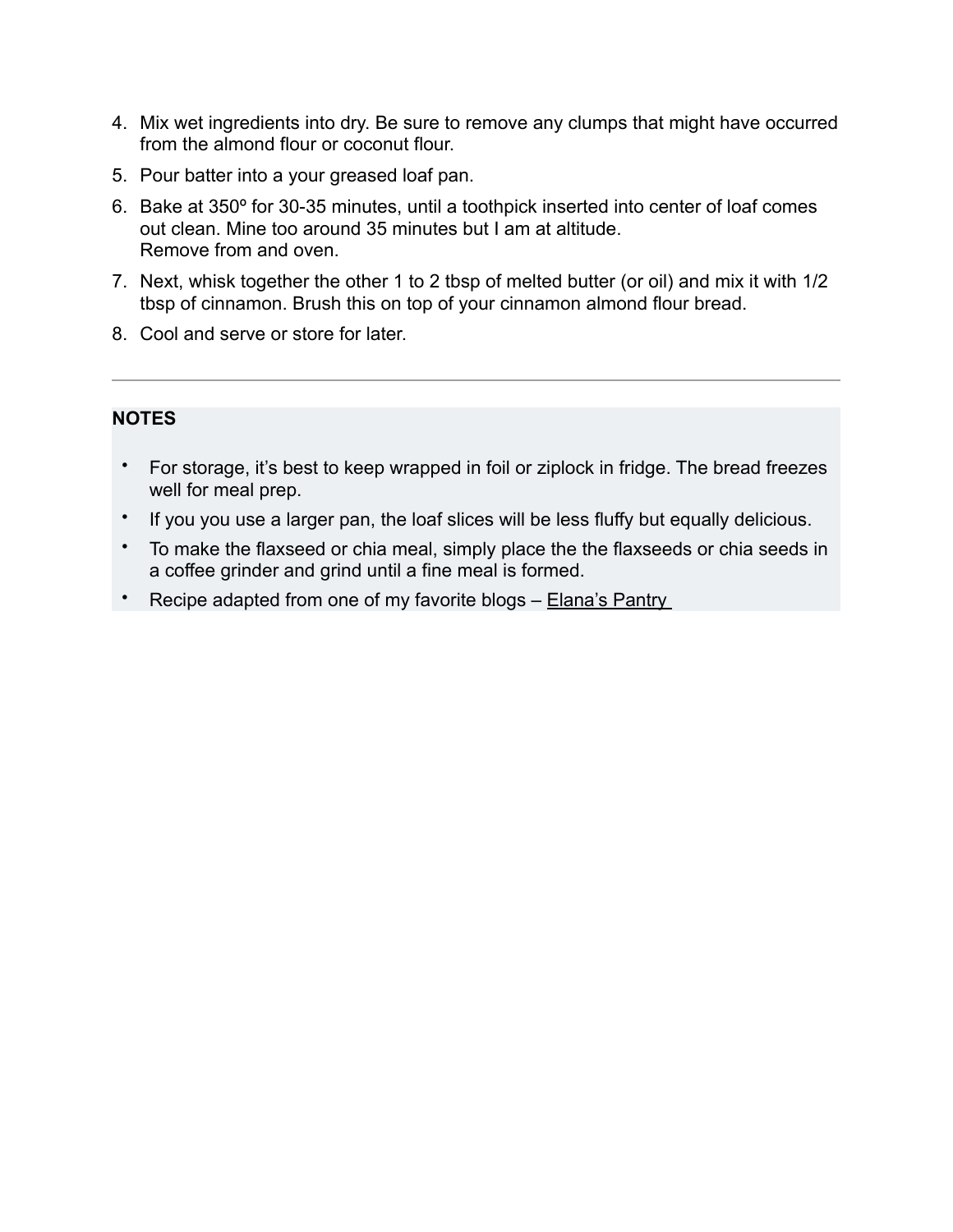# easy homemade vegan bread (gluten-free and soy-free)

*Prep Time:* 2 hours *Cook Time:* 40 minutes *Total Time:* 2 hours 40 minutes *Yield:* 8-10 

#### **DESCRIPTION**

*This yeast bread recipe is vegan, gluten-free, and soy-free, too. Similar to a rustic Italian or French bread loaf in taste and appearance but you can make a simple sandwich bread loaf as well. Very versatile!*

#### **INGREDIENTS**

#### *\*Updated 5/3/2020 – See notes for previous versions*

- 2/3 cup warm water 95-105F for proofing
- 3 tsp sugar or honey
- 3 tsp dry active yeast
- 3 cups Bob's Redmill gluten free all-purpose flour (does not contain xanthan gum or other gums) **\*** s*ee notes for tips*
- 1 TBSP baking powder (make sure it's not expired)
- 3 tsp xanthan gum
- 1 1/2 tsp fine kosher salt
- 2 Tbsp olive oil
- 1 TBSP apple cider vinegar
- 1/2 c to 2/3 cup warm water (extra as needed) \***Note**\* Adjust water usage depending on flour. You want the consistency to be somewhat sticky but not runny. The more water you, the softer the bread.

#### **INSTRUCTIONS**

#### **Before you begin –** *Important notes.*

1. Proof yeast. Place active dry yeast in 2/3 c warm water (95-105 F) and mix with sugar. Let is sit for 5 minutes. If it bubbles, it's active. Set aside until ready to use.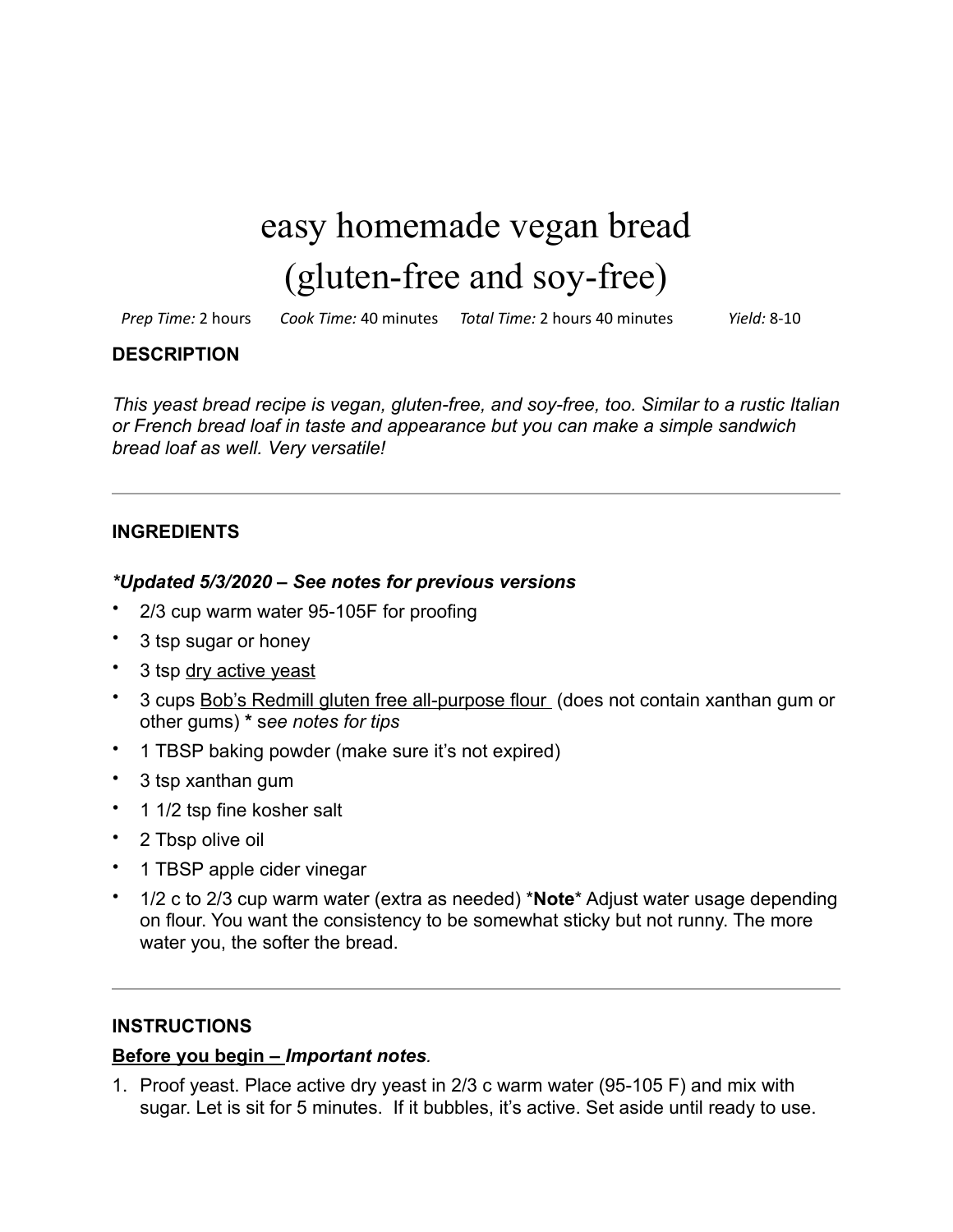- 2. In a large mixing bowl or stand mixer bowl, whisk/sift together your dry ingredients. Add the yeast mixture together with dry ingredients, then add the oil and vinegar. Mix well, then add 1/2 c of warm water until you get soft sticky dough, similar to pizza dough. If the dough seems too dry (depending on the kind of flour you're using), mix in any extra water *only as needed* (2 tbsp – 1/3 c should be enough ).
- 3. Knead the dough for 5 minutes in the stand mixer with a dough hook.
- 4. **If your dough is sticky, that's ok! Place the** dough straight into a parchment lined bread pan – 8×4 or 9×5 pan. Spread dough in pan with wet hands.
- 5. Cover pan with cotton towel and place in a warm place until doubled in size. The dough usually takes 70 minutes to 90 minutes to rise. Longer if your environment is cold or too dry. See notes for tips!
- 6. After dough has risen, gently score the top with serrated knife, dust with flour, then bake in a preheated oven at 350° for 35 to 55 minutes (internal temperature needs to reach 210-212). Brushing with 1 TBSP melted vegan butter 10 minutes before done (optional).
- 7. Let bread cool on counter for 10 minutes to 15 minutes before slicing into it. This bread is freezer friendly!

#### *TIPS FOR VEGAN GLUTEN FREE YEAST BREAD AND BAKING!*

- I used a stand mixer to whisk and mix all the ingredients**.**
- **GLUTEN FREE FLOUR RECOMMENDATION-** *It's best to use an all purpose gluten free flour without any thickeners (i.e xanthan gum or guar gum) because you will adding that in.*
- **Take into mind t**hat each brand of AP gluten free flour will bake different**.** Play with ingredients! *Note – the 1:1 gluten free flours do not work*
- **To Braid Bread** Let the dough rise in a bowl, then once it has risen, lightly flour a clean well-floured surface and divide dough into two logs, then twist together to braid. Place this into lined pan and bake. Note, this is optional and texture will vary once baked.
- For those looking for the original vegan bread with oat flour, here is PDF to print if off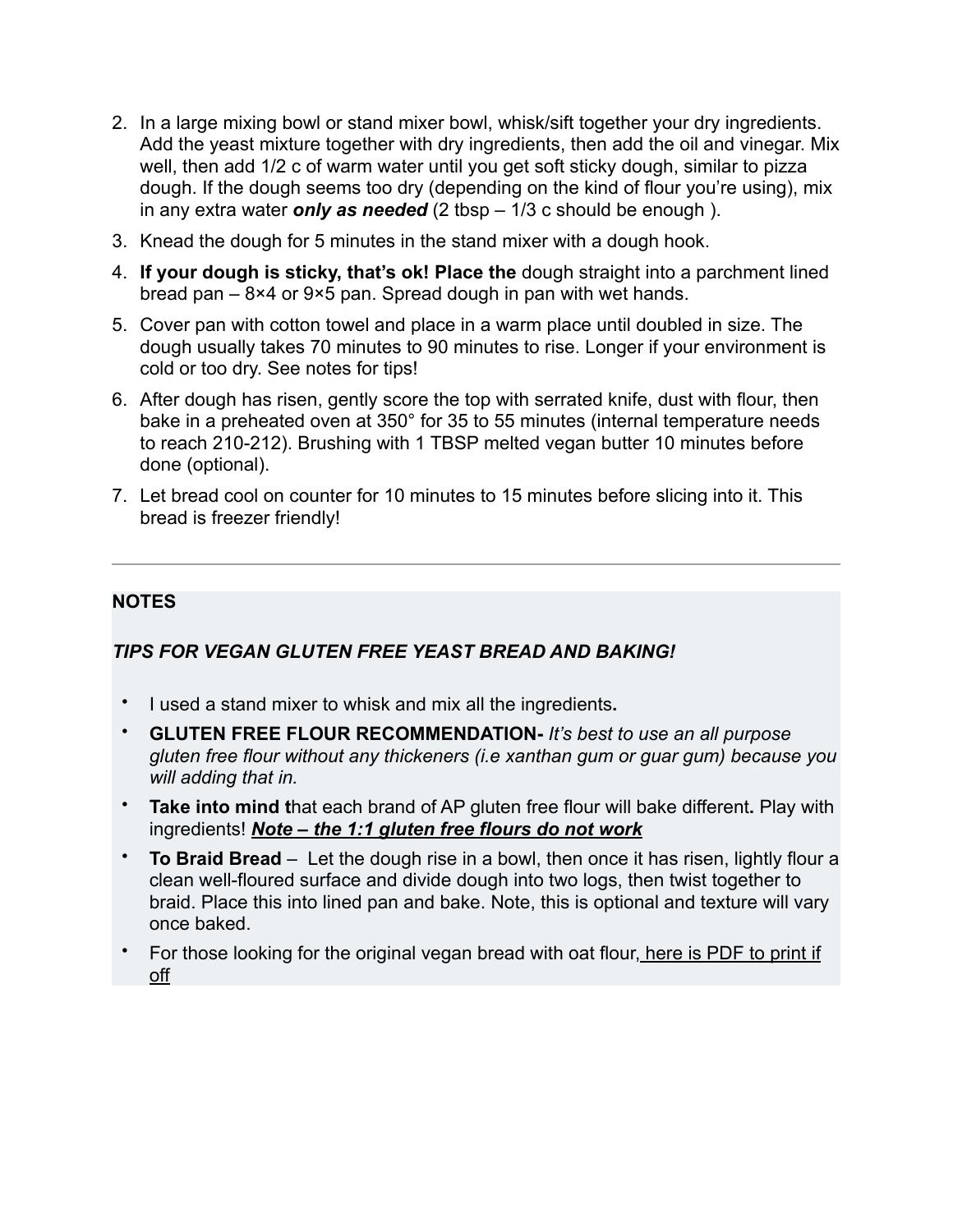**X Instead of store-bought NUT BUTTER with extra sugar and palm oil, try:**

# homemade cashew butter {raw, vegan}

*Prep Time:* 1 minute *Cook Time:* 15 minutes *Total Time:* 16 minutes *Yield:* 1 cup

#### **DESCRIPTION**

Easy Small Batch Homemade Cashew Butter {Raw, Vegan}

#### **INGREDIENTS**

- 2 cup raw cashew halves (roasted will work see notes)
- Dash of sea salt
- 2 to 3 tsp any other flavoring or sweetener of choice Cinnamon, vanilla, chili pepper for savory version, coconut sugar, maple syrup, etc)
- Optional for creaminess 1 tbsp coconut oil

#### **INSTRUCTIONS**

- 1. To make it more creamy, first grind your cashews in a blender then transfer to food processor. This is not necessary but I find that the cashew blend better that way.
- 2. Add you seasonings then blend in food processor. 5 minutes at a time for about 15 -20 minutes.
- 3. After blending for 5 minutes, scrape the sides of the processor and mix, let the processor cool then begin blending again for another 5 minutes
- 4. It usually takes about 15-20 minutes unless you have a high powered food process. If you'd like a creamier texture, just add a tbsp of oil during the last 5 minutes of processing.
- 5. Once smooth, spoon into a glass jar to store or just eat right away! haha.
- 6. Makes  $1 + cup$ .

#### **NOTES**

- If using Roasted cashews, no need to add extra oil.
- Oil is optional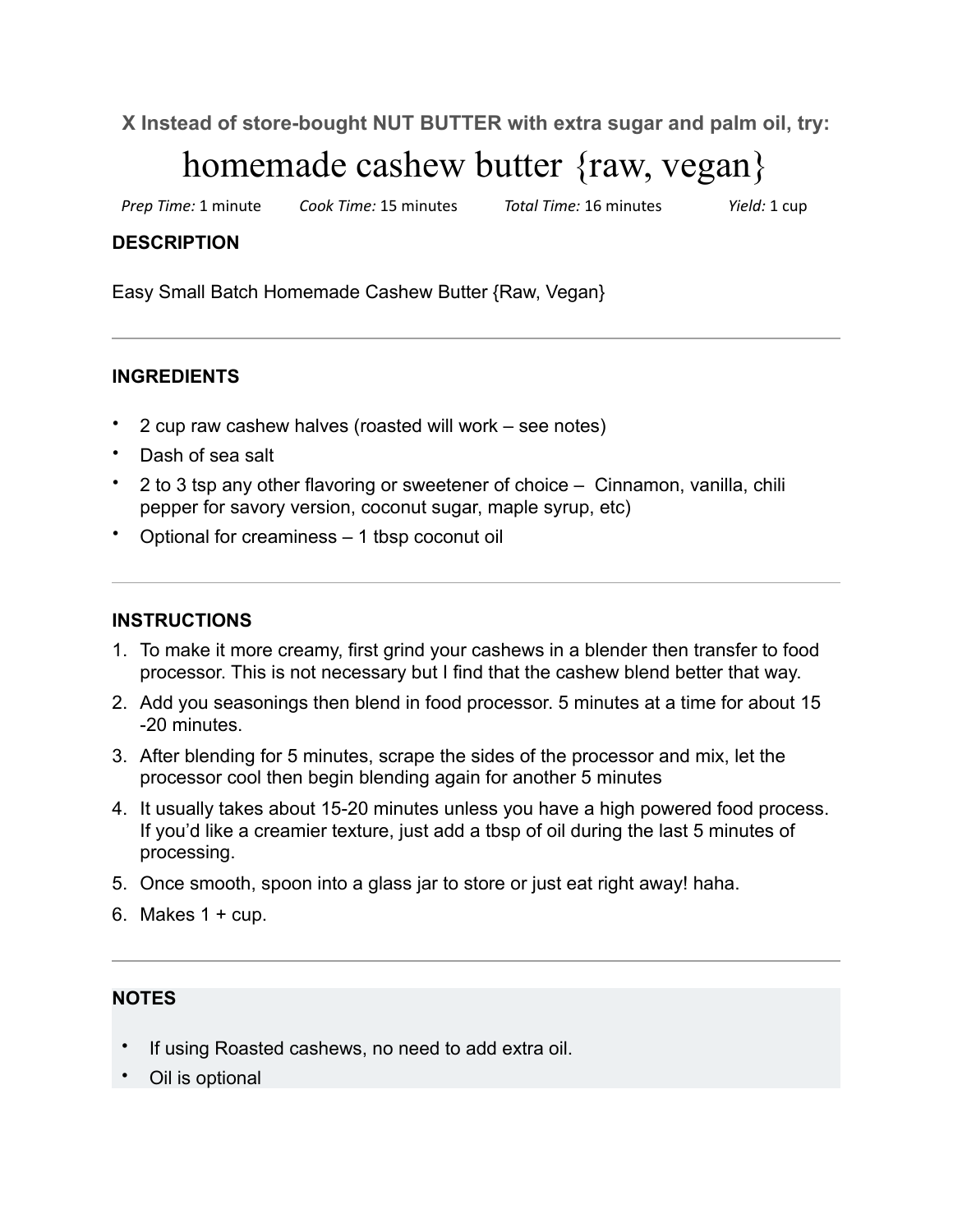## X **Instead of store-bought INSTANT NOODLES or INSTANT SOUP, try:** make ahead instant soup jars with protein

*Prep Time:* 10 minutes *Cook Time:* 3 minutes *Total Time:* 13 minutes *Yield:* 2 servings per

#### **DESCRIPTION**

These 3 recipes for Make Ahead Instant Soup Jars are made with protein-packed bone broth collagen and other REAL FOOD ingredients. A healthy meal prep idea!

#### **INGREDIENTS**

### *FOR ANY OF THE INSTANT SOUP RECIPES YOU WILL NEED ACCESS TO 24 OUNCES HOT WATER AND 25 GRAMS BONE BROTH COLLAGEN. SEE NOTES.*

### *LASAGNA NOODLE SOUP*

- 2/3 c crushed canned tomatoes with Italian spices or plain
- 1 medium zucchini spiraled or julienne cut into large noodles
- handful of spinach leaves and herb of choice
- 2 –3 tbsp crumbled cheese (mozzarella and/or parmesan. Use or nutritional yeast for dairy free paleo option)
- 1/4 tsp each garlic powder, salt, Italian seasoning, black pepper, and optional red pepper flakes. Optional onion powder .
- 20–25 grams chicken or beef bone broth collagen (2 stick packs)

### *THAI CURRY "RICE" SOUP*

- 1 cup cauliflower rice
- 1–2 handfuls shredded carrots
- 1 green onion, chopped
- 1 lime, juiced. Add a few slices to top, for garnish
- 1/2 cup torn cilantro
- Thai peppers (sliced) on top for extra spice.
- optional 2 tsp sugar or honey
- 1/4 tsp ground ginger
- 1/4 tsp garlic powder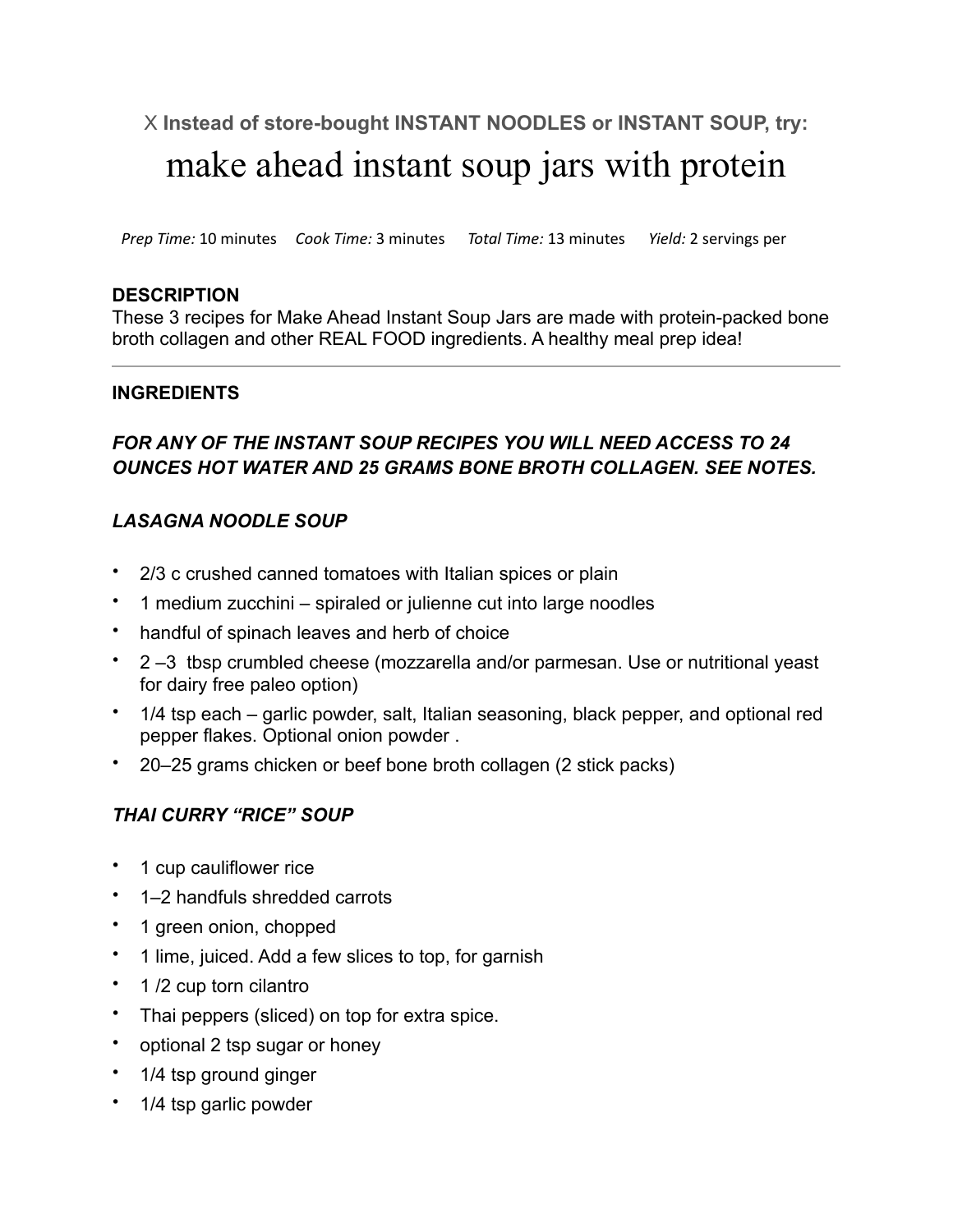- 1/2 to 1 tsp red curry paste or curry powder (the more you use, the spicier)
- optional add in diced cooked chicken
- 20–25 grams chicken bone broth (2 stick packs)

#### *SOUTHWEST BLACK BEAN SOUP*

- 1/2 cup cooked corn kernels (if using canned, use non-GMO and drain first)
- 1/2 to 2/3 cup cooked black beans (if using canned, drain and rinse first)
- 1/2 cup sliced cherry tomatoes
- 1/4 to 1/3 cup sliced onion
- handful of celery ribs
- handful of bell pepper slices
- 1/4 tsp each garlic powder, chili powder, cumin, salt and pepper.
- Jalapeño slices and fresh cilantro for garnish.
- **Optional:** 2-3 tbsp crumbled bacon on top
- 20–25 grams chicken bone broth or beef bone broth collagen ( or 2 to go packs)

#### **INSTRUCTIONS**

#### *FOR ANY OF THE INSTANT SOUP RECIPES:*

- 1. Layer all ingredients into a 20-24 oz mason jar.
- 2. When ready to eat, fill jar with hot water to desired level (usually 2 to 2 1/2 cups to make it full, depending on mason jar used).
- 3. Mix thoroughly and let the spices and vegetables sit for 1-2 minutes. Enjoy or save for later!
- 4. Don't have bone broth collagen? See notes.

#### **NOTES**

1. If you are using smaller, 12-16 ounce mason jars, you may only need 12-16 grams of bone broth. Divide the ingredients into 4-6 smaller jars, fill jar with hot water 3/4 full before serving.